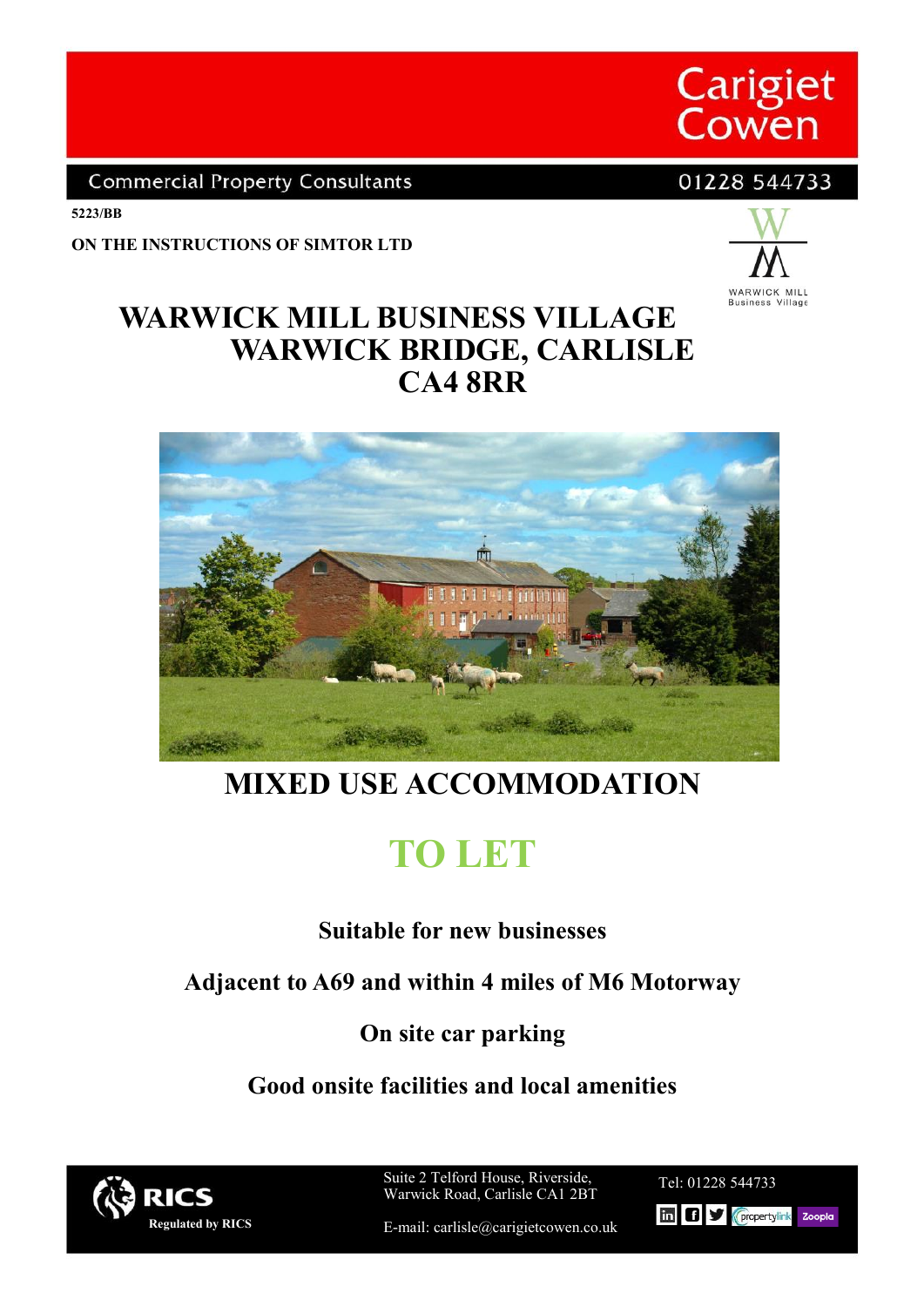

#### **LOCATION**

Situated in rural surroundings off the A69 and near J43 of the M6 and only a few minutes from Carlisle City Centre, Warwick Mill is ideally located for servicing Cumbria, North East England and South West Scotland. Amenities available in nearby Warwick Bridge include; filling station, supermarket, butchers and hairdressers.

#### **DESCRIPTION**

Warwick Mill Business Village is a historic former textile mill that has been carefully converted to provide a range of office and light industrial workspace solutions of various sizes. (availability sheet overleaf)

The site benefits from full broadband and telephone access, ample parking and security. Being part of the Business Village also gives access to the wider business services as well as use of meeting rooms, reception facilities and gymnasium.

#### **TERMS**

Available on a new 3 year lease. Current availability schedule attached overleaf.

#### **SERVICES**

Main water, electricity (3 phase) and drainage are laid on to the business park. Heating is provided in some of the accommodation.

#### **VIEWINGS**

For further information or to arrange a viewing please contact:

# Ben Blain<br>Tel: 01228 544733

Email: carlisle@carigietcowen.co.uk

#### **Details amended April 2022**





Messrs Cariglet Cowen for themselves and for vendors or lessors of this property whose<br>agents they are give notice that:

1) the particulars are set out as a general outline only for the guidance of intended<br>purchasers or lessees and do not constitute, nor constitute part of, an offer or contract;

2) all descriptions, dimensions, reference to condition and necessary permissions for use<br>and occupation, and other details are given without responsibility and any intended<br>purchasers or tenants should not rely on them as must satisfy themselves by inspection or otherwise as to the correctness of each of the 3) no person in the employment of Messrs Cariglet Cowen has any authority to make of give any representation or warranty whatever in relation to this property.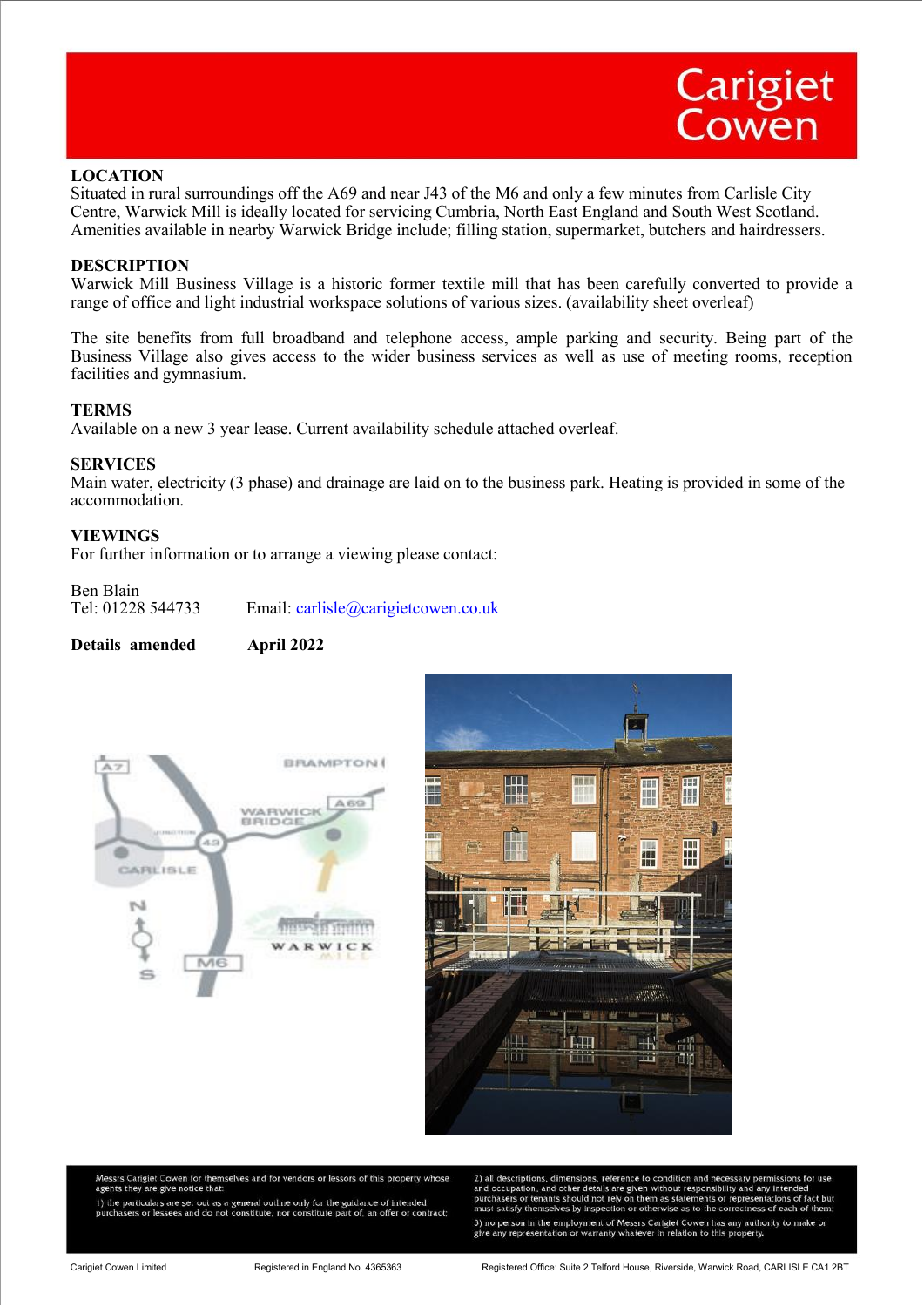



### **Warwick Mill Business Village Former Mill Office Accommodation APRIL 2022 Availability**

| <b>Property</b> | Room/ | m <sup>2</sup> | W/             | <b>Asking</b><br>f | Asking £/ |                                                                            |
|-----------------|-------|----------------|----------------|--------------------|-----------|----------------------------------------------------------------------------|
|                 | Unit  |                | sta-<br>tions  | Year               | week      | <b>OFFICE DESCRIPTION</b>                                                  |
|                 |       |                |                |                    |           |                                                                            |
| <b>WMBC0</b>    | 0.05  | 33             | 6              | 7780               | 150       | Large bright room                                                          |
| <b>WMBC0</b>    | 0.08  | 37             | 7              | 10000              | 192       | Large well finished room on lower floor                                    |
| <b>WMBC1</b>    | 1.10  | 11             | 2              | 3900               | 75        | Available from June                                                        |
| <b>WMBC1</b>    | 1.15  | 14             | 3              | 5300               | 102       | Great light room for 2-3 people. Ground floor                              |
| <b>WMBC1</b>    | 1.19  | 38             | $\overline{7}$ | 14000              | 269       | Ground floor room with own brew station.                                   |
|                 |       |                |                |                    |           | Air conditioned room with separate office/                                 |
| <b>WMBC 2</b>   | 2.02  | 34             | 6              | 13000              | 250       | <b>store</b>                                                               |
| <b>WMBC 2</b>   | 2.16  | $\overline{7}$ | $\mathbf{1}$   | 3100               | 60        | Great office for 1 person. Available mid may                               |
|                 |       |                |                |                    |           | Long room suitable as office or great as office                            |
| <b>WMBC 2</b>   | 2.17  | 24             | 5              | 7020               | 135       | and breakout area                                                          |
| <b>WMBC 3</b>   | 3.14  | 20             | 3              | 6750               | 130       | Lovely front facing office.                                                |
| <b>WMBC 3</b>   | 3.17  | 8              | $\mathbf{1}$   | 3300               | 63        | Excellent, light, airy room.                                               |
|                 |       |                |                |                    |           | Great office, plenty of windows, good wall                                 |
| <b>WMBC 3</b>   | 3.18  | 23             | 5              | 8000               | 154       | space                                                                      |
| <b>WMBC 3</b>   | 3.20  | 11             | $\overline{2}$ | 3900               | 75        | Cosy 1-2 person office                                                     |
| <b>WMBC 3</b>   | 3.21  | 32             | 6              | 12500              | 240       | Light airy, quiet room                                                     |
|                 |       |                |                |                    |           |                                                                            |
| <b>WMW - SM</b> | SM11c | 100            |                | 5000               | 96        | Suitable as storage or light workshop. Access<br>via a staircase. No water |
|                 |       |                |                |                    |           |                                                                            |